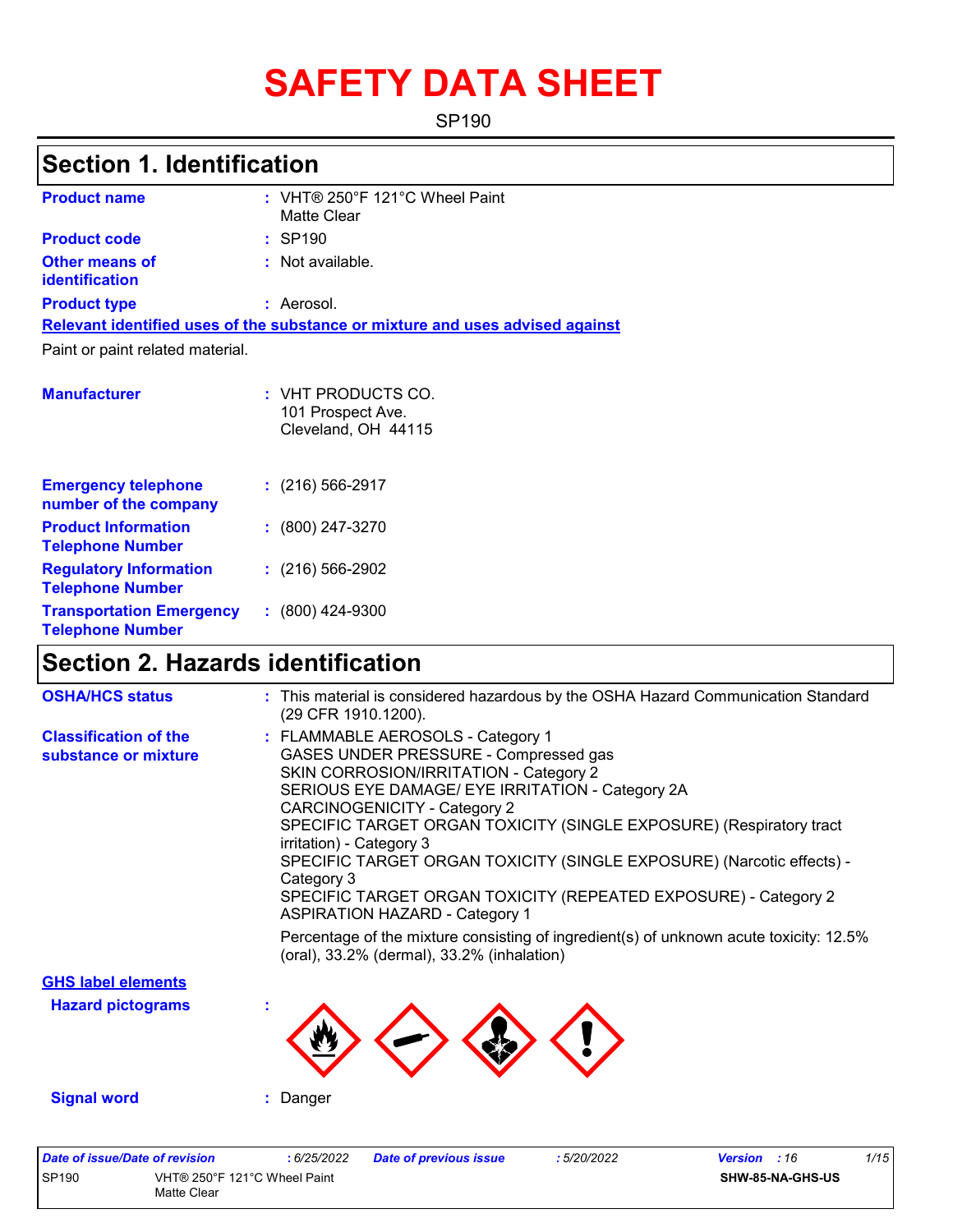# **Section 2. Hazards identification**

| <b>Hazard statements</b>                   | : Extremely flammable aerosol.<br>Contains gas under pressure; may explode if heated.<br>May be fatal if swallowed and enters airways.<br>Causes skin irritation.<br>Causes serious eye irritation.<br>May cause respiratory irritation.<br>May cause drowsiness or dizziness.<br>Suspected of causing cancer.<br>May cause damage to organs through prolonged or repeated exposure.                                                                                                                                                                                                                                                                       |
|--------------------------------------------|------------------------------------------------------------------------------------------------------------------------------------------------------------------------------------------------------------------------------------------------------------------------------------------------------------------------------------------------------------------------------------------------------------------------------------------------------------------------------------------------------------------------------------------------------------------------------------------------------------------------------------------------------------|
| <b>Precautionary statements</b>            |                                                                                                                                                                                                                                                                                                                                                                                                                                                                                                                                                                                                                                                            |
| <b>General</b>                             | : Read label before use. Keep out of reach of children. If medical advice is needed,<br>have product container or label at hand.                                                                                                                                                                                                                                                                                                                                                                                                                                                                                                                           |
| <b>Prevention</b>                          | : Obtain special instructions before use. Do not handle until all safety precautions have<br>been read and understood. Wear protective gloves, protective clothing and eye or face<br>protection. Keep away from heat, hot surfaces, sparks, open flames and other ignition<br>sources. No smoking. Do not spray on an open flame or other ignition source. Use<br>only outdoors or in a well-ventilated area. Do not breathe dust or mist. Wash<br>thoroughly after handling. Pressurized container: Do not pierce or burn, even after use.                                                                                                               |
| <b>Response</b>                            | : IF exposed or concerned: Get medical advice or attention. IF INHALED: Remove<br>person to fresh air and keep comfortable for breathing. Call a POISON CENTER or<br>doctor if you feel unwell. IF SWALLOWED: Immediately call a POISON CENTER or<br>doctor. Do NOT induce vomiting. Take off contaminated clothing and wash it before<br>reuse. IF ON SKIN: Wash with plenty of water. If skin irritation occurs: Get medical<br>advice or attention. IF IN EYES: Rinse cautiously with water for several minutes.<br>Remove contact lenses, if present and easy to do. Continue rinsing. If eye irritation<br>persists: Get medical advice or attention. |
| <b>Storage</b>                             | : Store locked up. Protect from sunlight. Do not expose to temperatures exceeding 50<br>°C/122 °F. Store in a well-ventilated place. Keep container tightly closed.                                                                                                                                                                                                                                                                                                                                                                                                                                                                                        |
| <b>Disposal</b>                            | Dispose of contents and container in accordance with all local, regional, national and<br>t.<br>international regulations.                                                                                                                                                                                                                                                                                                                                                                                                                                                                                                                                 |
| <b>Supplemental label</b><br>elements      | DELAYED EFFECTS FROM LONG TERM OVEREXPOSURE. Contains solvents which<br>can cause permanent brain and nervous system damage. Intentional misuse by<br>deliberately concentrating and inhaling the contents can be harmful or fatal. WARNING:<br>This product contains chemicals known to the State of California to cause cancer and<br>birth defects or other reproductive harm.                                                                                                                                                                                                                                                                          |
|                                            | Please refer to the SDS for additional information. Keep out of reach of children. Keep<br>upright in a cool, dry place. Do not discard empty can in trash compactor.                                                                                                                                                                                                                                                                                                                                                                                                                                                                                      |
| <b>Hazards not otherwise</b><br>classified | : None known.                                                                                                                                                                                                                                                                                                                                                                                                                                                                                                                                                                                                                                              |

# **Section 3. Composition/information on ingredients**

| Substance/mixture     | : Mixture        |
|-----------------------|------------------|
| <b>Other means of</b> | : Not available. |
| <b>identification</b> |                  |

#### **CAS number/other identifiers**

| <b>Ingredient name</b>          | % by weight | <b>CAS number</b> |
|---------------------------------|-------------|-------------------|
| Acetone                         | 225 - ≤50   | 67-64-1           |
| p-Chlorobenzotrifluoride        | 210 - ≤25   | 98-56-6           |
| Propane                         | 210 - ≤25   | 74-98-6           |
| <b>Butane</b>                   | 210 - ≤25   | 106-97-8          |
| <b>Ethyl 3-Ethoxypropionate</b> | l≤5         | 763-69-9          |

Any concentration shown as a range is to protect confidentiality or is due to batch variation.

| Date of issue/Date of revision |                                             | 6/25/2022 | <b>Date of previous issue</b> | : 5/20/2022 | <b>Version</b> : 16 |                         | 2/15 |
|--------------------------------|---------------------------------------------|-----------|-------------------------------|-------------|---------------------|-------------------------|------|
| <b>SP190</b>                   | VHT® 250°F 121°C Wheel Paint<br>Matte Clear |           |                               |             |                     | <b>SHW-85-NA-GHS-US</b> |      |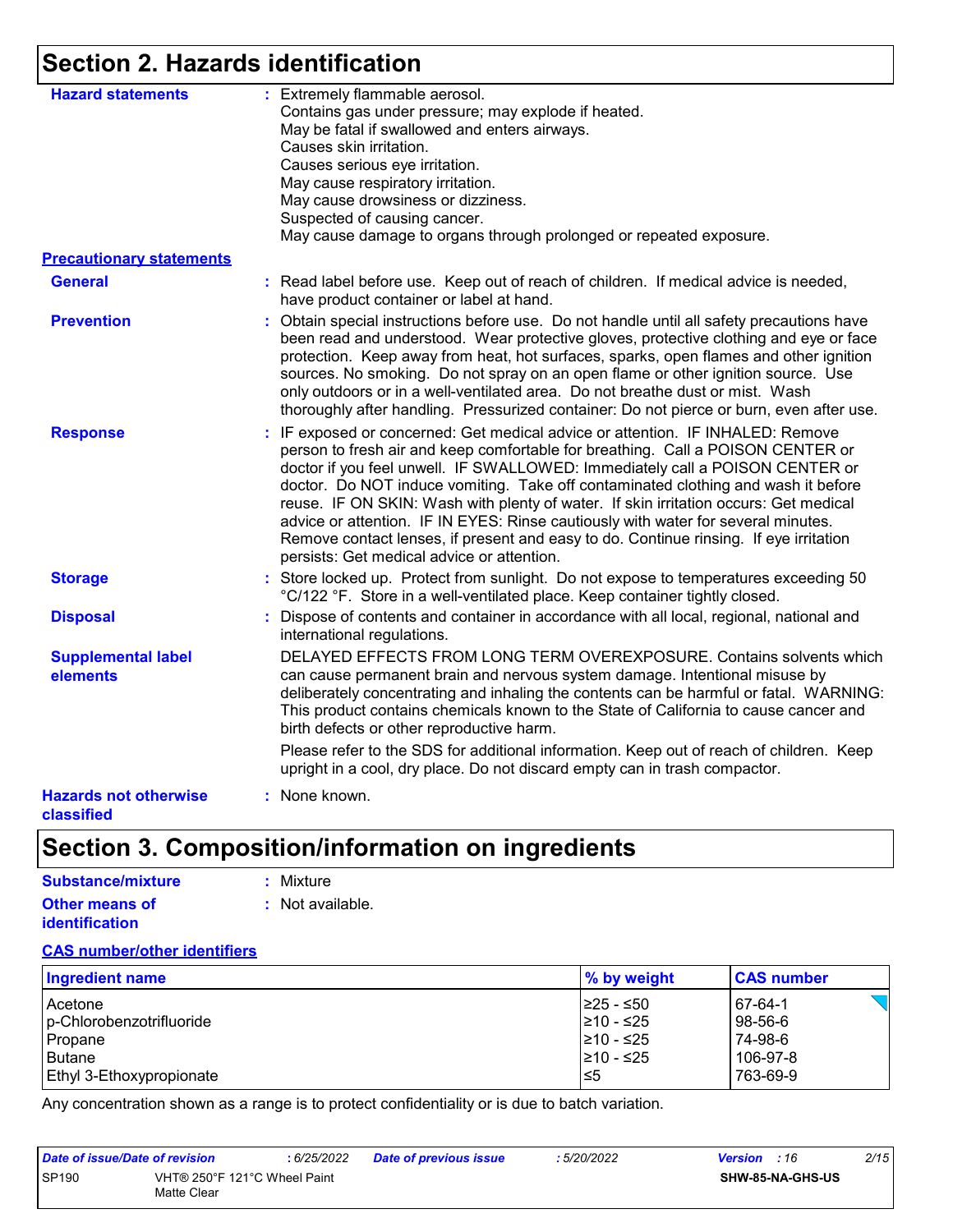# **Section 3. Composition/information on ingredients**

**There are no additional ingredients present which, within the current knowledge of the supplier and in the concentrations applicable, are classified and hence require reporting in this section.**

**Occupational exposure limits, if available, are listed in Section 8.**

### **Section 4. First aid measures**

Matte Clear

|                     | <b>Description of necessary first aid measures</b>                                                                                                                                                                                                                                                                                                                                                                                                                                                                                                                                                                                                                                                                                                                                                                                                                                                             |
|---------------------|----------------------------------------------------------------------------------------------------------------------------------------------------------------------------------------------------------------------------------------------------------------------------------------------------------------------------------------------------------------------------------------------------------------------------------------------------------------------------------------------------------------------------------------------------------------------------------------------------------------------------------------------------------------------------------------------------------------------------------------------------------------------------------------------------------------------------------------------------------------------------------------------------------------|
| <b>Eye contact</b>  | : Immediately flush eyes with plenty of water, occasionally lifting the upper and lower<br>eyelids. Check for and remove any contact lenses. Continue to rinse for at least 10<br>minutes. Get medical attention.                                                                                                                                                                                                                                                                                                                                                                                                                                                                                                                                                                                                                                                                                              |
| <b>Inhalation</b>   | : Remove victim to fresh air and keep at rest in a position comfortable for breathing. If it<br>is suspected that fumes are still present, the rescuer should wear an appropriate mask<br>or self-contained breathing apparatus. If not breathing, if breathing is irregular or if<br>respiratory arrest occurs, provide artificial respiration or oxygen by trained personnel. It<br>may be dangerous to the person providing aid to give mouth-to-mouth resuscitation.<br>Get medical attention. If necessary, call a poison center or physician. If unconscious,<br>place in recovery position and get medical attention immediately. Maintain an open<br>airway. Loosen tight clothing such as a collar, tie, belt or waistband. In case of<br>inhalation of decomposition products in a fire, symptoms may be delayed. The exposed<br>person may need to be kept under medical surveillance for 48 hours. |
| <b>Skin contact</b> | : Flush contaminated skin with plenty of water. Remove contaminated clothing and<br>shoes. Continue to rinse for at least 10 minutes. Get medical attention. Wash clothing<br>before reuse. Clean shoes thoroughly before reuse.                                                                                                                                                                                                                                                                                                                                                                                                                                                                                                                                                                                                                                                                               |
| <b>Ingestion</b>    | : Get medical attention immediately. Call a poison center or physician. Wash out mouth<br>with water. Remove dentures if any. If material has been swallowed and the exposed<br>person is conscious, give small quantities of water to drink. Stop if the exposed person<br>feels sick as vomiting may be dangerous. Aspiration hazard if swallowed. Can enter<br>lungs and cause damage. Do not induce vomiting. If vomiting occurs, the head should<br>be kept low so that vomit does not enter the lungs. Never give anything by mouth to an<br>unconscious person. If unconscious, place in recovery position and get medical<br>attention immediately. Maintain an open airway. Loosen tight clothing such as a collar,<br>tie, belt or waistband.                                                                                                                                                        |

| Most important symptoms/effects, acute and delayed |                                                                                                                                                                                           |
|----------------------------------------------------|-------------------------------------------------------------------------------------------------------------------------------------------------------------------------------------------|
| <b>Potential acute health effects</b>              |                                                                                                                                                                                           |
| <b>Eye contact</b>                                 | : Causes serious eye irritation.                                                                                                                                                          |
| <b>Inhalation</b>                                  | : Can cause central nervous system (CNS) depression. May cause drowsiness or<br>dizziness. May cause respiratory irritation.                                                              |
| <b>Skin contact</b>                                | : Causes skin irritation.                                                                                                                                                                 |
| <b>Ingestion</b>                                   | : Can cause central nervous system (CNS) depression. May be fatal if swallowed and<br>enters airways.                                                                                     |
| <b>Over-exposure signs/symptoms</b>                |                                                                                                                                                                                           |
| <b>Eye contact</b>                                 | : Adverse symptoms may include the following:<br>pain or irritation<br>watering<br>redness                                                                                                |
| <b>Inhalation</b>                                  | : Adverse symptoms may include the following:<br>respiratory tract irritation<br>coughing<br>nausea or vomiting<br>headache<br>drowsiness/fatigue<br>dizziness/vertigo<br>unconsciousness |
| <b>Date of issue/Date of revision</b>              | 3/15<br>: 5/20/2022<br>: 6/25/2022<br><b>Date of previous issue</b><br>:16<br><b>Version</b>                                                                                              |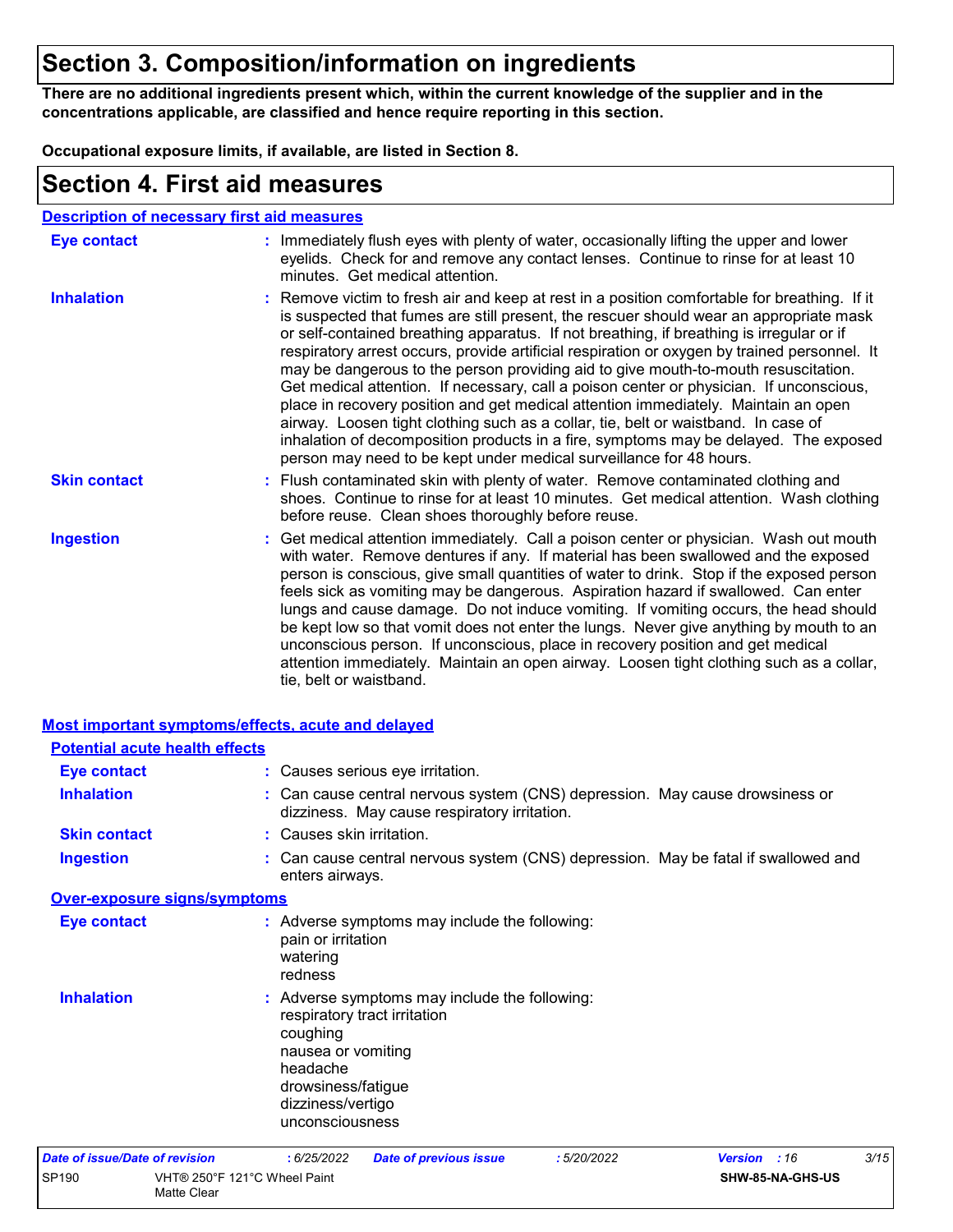# **Section 4. First aid measures**

| Adverse symptoms may include the following:<br>÷.<br>irritation<br>redness                                                                                                                                                                                                                                              |
|-------------------------------------------------------------------------------------------------------------------------------------------------------------------------------------------------------------------------------------------------------------------------------------------------------------------------|
| : Adverse symptoms may include the following:<br>nausea or vomiting                                                                                                                                                                                                                                                     |
| Indication of immediate medical attention and special treatment needed, if necessary                                                                                                                                                                                                                                    |
| : In case of inhalation of decomposition products in a fire, symptoms may be delayed.<br>The exposed person may need to be kept under medical surveillance for 48 hours.                                                                                                                                                |
| : No specific treatment.                                                                                                                                                                                                                                                                                                |
| : No action shall be taken involving any personal risk or without suitable training. If it is<br>suspected that fumes are still present, the rescuer should wear an appropriate mask or<br>self-contained breathing apparatus. It may be dangerous to the person providing aid to<br>give mouth-to-mouth resuscitation. |
|                                                                                                                                                                                                                                                                                                                         |

#### **See toxicological information (Section 11)**

### **Section 5. Fire-fighting measures**

| <b>Extinguishing media</b>                               |                                                                                                                                                                                                                                                                                                                                                                                                                                                       |
|----------------------------------------------------------|-------------------------------------------------------------------------------------------------------------------------------------------------------------------------------------------------------------------------------------------------------------------------------------------------------------------------------------------------------------------------------------------------------------------------------------------------------|
| <b>Suitable extinguishing</b><br>media                   | : Use an extinguishing agent suitable for the surrounding fire.                                                                                                                                                                                                                                                                                                                                                                                       |
| <b>Unsuitable extinguishing</b><br>media                 | : None known.                                                                                                                                                                                                                                                                                                                                                                                                                                         |
| <b>Specific hazards arising</b><br>from the chemical     | : Extremely flammable aerosol. Runoff to sewer may create fire or explosion hazard. In<br>a fire or if heated, a pressure increase will occur and the container may burst, with the<br>risk of a subsequent explosion. Gas may accumulate in low or confined areas or travel<br>a considerable distance to a source of ignition and flash back, causing fire or explosion.<br>Bursting aerosol containers may be propelled from a fire at high speed. |
| <b>Hazardous thermal</b><br>decomposition products       | Decomposition products may include the following materials:<br>carbon dioxide<br>carbon monoxide<br>halogenated compounds<br>carbonyl halides                                                                                                                                                                                                                                                                                                         |
| <b>Special protective actions</b><br>for fire-fighters   | : Promptly isolate the scene by removing all persons from the vicinity of the incident if<br>there is a fire. No action shall be taken involving any personal risk or without suitable<br>training. Move containers from fire area if this can be done without risk. Use water<br>spray to keep fire-exposed containers cool.                                                                                                                         |
| <b>Special protective</b><br>equipment for fire-fighters | : Fire-fighters should wear appropriate protective equipment and self-contained breathing<br>apparatus (SCBA) with a full face-piece operated in positive pressure mode.                                                                                                                                                                                                                                                                              |

# **Section 6. Accidental release measures**

**Personal precautions, protective equipment and emergency procedures**

| For non-emergency<br>personnel | : No action shall be taken involving any personal risk or without suitable training.<br>Evacuate surrounding areas. Keep unnecessary and unprotected personnel from<br>entering. In the case of aerosols being ruptured, care should be taken due to the rapid<br>escape of the pressurized contents and propellant. If a large number of containers are<br>ruptured, treat as a bulk material spillage according to the instructions in the clean-up<br>section. Do not touch or walk through spilled material. Shut off all ignition sources. No<br>flares, smoking or flames in hazard area. Avoid breathing vapor or mist. Provide |
|--------------------------------|----------------------------------------------------------------------------------------------------------------------------------------------------------------------------------------------------------------------------------------------------------------------------------------------------------------------------------------------------------------------------------------------------------------------------------------------------------------------------------------------------------------------------------------------------------------------------------------------------------------------------------------|
|                                | adequate ventilation. Wear appropriate respirator when ventilation is inadequate. Put<br>on appropriate personal protective equipment.                                                                                                                                                                                                                                                                                                                                                                                                                                                                                                 |

| Date of issue/Date of revision |                                             | : 6/25/2022 | <b>Date of previous issue</b> | : 5/20/2022 | <b>Version</b> : 16 |                         | 4/15 |
|--------------------------------|---------------------------------------------|-------------|-------------------------------|-------------|---------------------|-------------------------|------|
| SP <sub>190</sub>              | VHT® 250°F 121°C Wheel Paint<br>Matte Clear |             |                               |             |                     | <b>SHW-85-NA-GHS-US</b> |      |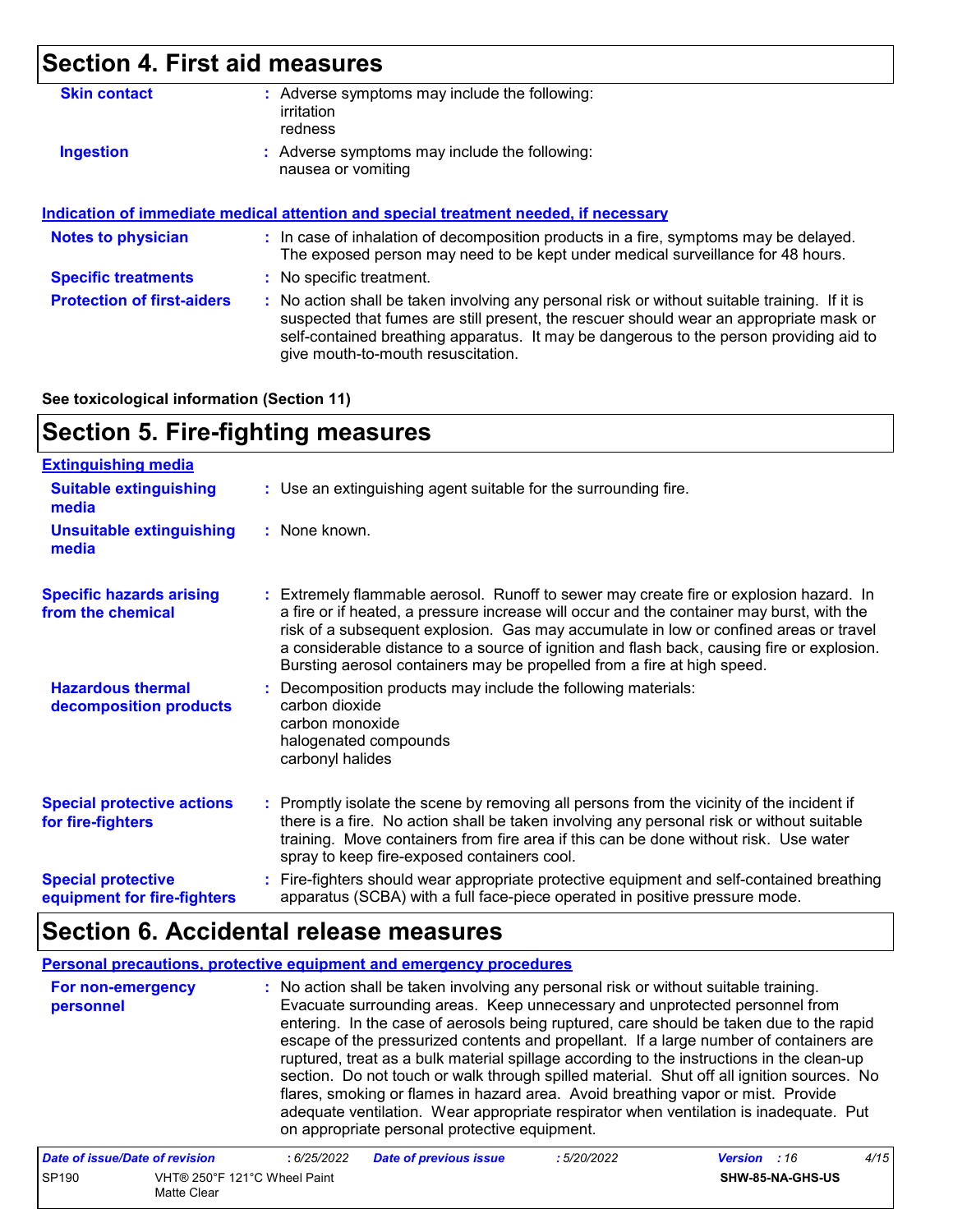### **Section 6. Accidental release measures**

| For emergency responders :                                   | If specialized clothing is required to deal with the spillage, take note of any information in<br>Section 8 on suitable and unsuitable materials. See also the information in "For non-<br>emergency personnel".                                                                                                                                                                                                                                                                                                                                                                                                                                                                                                                                                   |
|--------------------------------------------------------------|--------------------------------------------------------------------------------------------------------------------------------------------------------------------------------------------------------------------------------------------------------------------------------------------------------------------------------------------------------------------------------------------------------------------------------------------------------------------------------------------------------------------------------------------------------------------------------------------------------------------------------------------------------------------------------------------------------------------------------------------------------------------|
| <b>Environmental precautions</b>                             | : Avoid dispersal of spilled material and runoff and contact with soil, waterways, drains<br>and sewers. Inform the relevant authorities if the product has caused environmental<br>pollution (sewers, waterways, soil or air).                                                                                                                                                                                                                                                                                                                                                                                                                                                                                                                                    |
| <b>Methods and materials for containment and cleaning up</b> |                                                                                                                                                                                                                                                                                                                                                                                                                                                                                                                                                                                                                                                                                                                                                                    |
| <b>Small spill</b>                                           | : Stop leak if without risk. Move containers from spill area. Use spark-proof tools and<br>explosion-proof equipment. Dilute with water and mop up if water-soluble. Alternatively,<br>or if water-insoluble, absorb with an inert dry material and place in an appropriate waste<br>disposal container. Dispose of via a licensed waste disposal contractor.                                                                                                                                                                                                                                                                                                                                                                                                      |
| <b>Large spill</b>                                           | Stop leak if without risk. Move containers from spill area. Use spark-proof tools and<br>explosion-proof equipment. Approach release from upwind. Prevent entry into sewers,<br>water courses, basements or confined areas. Wash spillages into an effluent treatment<br>plant or proceed as follows. Contain and collect spillage with non-combustible,<br>absorbent material e.g. sand, earth, vermiculite or diatomaceous earth and place in<br>container for disposal according to local regulations (see Section 13). Dispose of via a<br>licensed waste disposal contractor. Contaminated absorbent material may pose the<br>same hazard as the spilled product. Note: see Section 1 for emergency contact<br>information and Section 13 for waste disposal. |

# **Section 7. Handling and storage**

#### **Precautions for safe handling**

| <b>Protective measures</b>                                                       | residue and can be hazardous.                  | : Put on appropriate personal protective equipment (see Section 8). Pressurized<br>container: protect from sunlight and do not expose to temperatures exceeding 50°C. Do<br>not pierce or burn, even after use. Avoid exposure - obtain special instructions before<br>use. Do not handle until all safety precautions have been read and understood. Do not<br>get in eyes or on skin or clothing. Do not breathe vapor or mist. Do not swallow. Avoid<br>breathing gas. Use only with adequate ventilation. Wear appropriate respirator when<br>ventilation is inadequate. Store and use away from heat, sparks, open flame or any<br>other ignition source. Use explosion-proof electrical (ventilating, lighting and material<br>handling) equipment. Use only non-sparking tools. Empty containers retain product |
|----------------------------------------------------------------------------------|------------------------------------------------|------------------------------------------------------------------------------------------------------------------------------------------------------------------------------------------------------------------------------------------------------------------------------------------------------------------------------------------------------------------------------------------------------------------------------------------------------------------------------------------------------------------------------------------------------------------------------------------------------------------------------------------------------------------------------------------------------------------------------------------------------------------------------------------------------------------------|
| <b>Advice on general</b><br>occupational hygiene                                 | measures.                                      | : Eating, drinking and smoking should be prohibited in areas where this material is<br>handled, stored and processed. Workers should wash hands and face before eating,<br>drinking and smoking. Remove contaminated clothing and protective equipment before<br>entering eating areas. See also Section 8 for additional information on hygiene                                                                                                                                                                                                                                                                                                                                                                                                                                                                       |
| <b>Conditions for safe storage,</b><br>including any<br><i>incompatibilities</i> | incompatible materials before handling or use. | : Store in accordance with local regulations. Store away from direct sunlight in a dry, cool<br>and well-ventilated area, away from incompatible materials (see Section 10) and food<br>and drink. Protect from sunlight. Store locked up. Eliminate all ignition sources. Use<br>appropriate containment to avoid environmental contamination. See Section 10 for                                                                                                                                                                                                                                                                                                                                                                                                                                                     |

### **Section 8. Exposure controls/personal protection**

#### **Control parameters**

**Occupational exposure limits (OSHA United States)**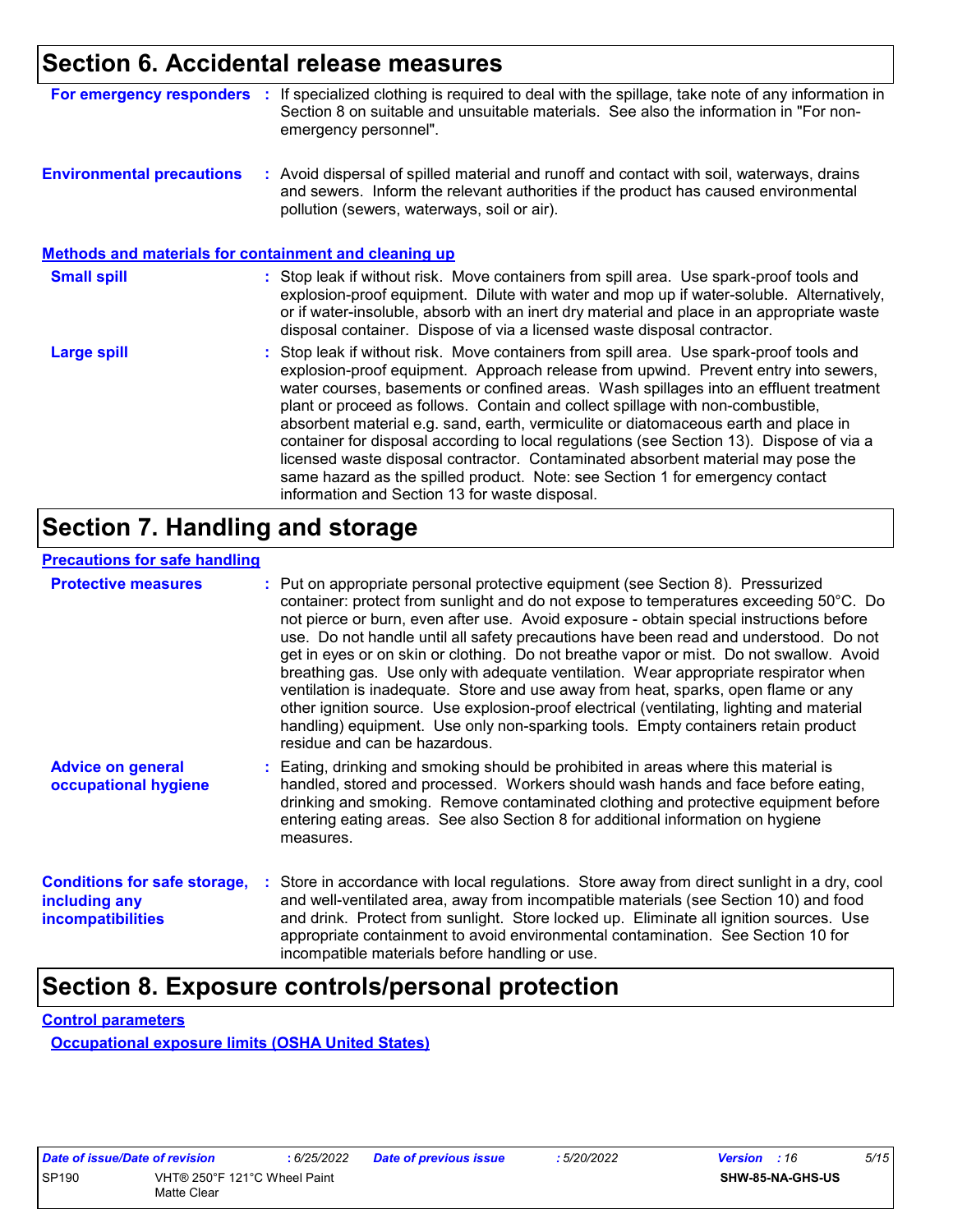# **Section 8. Exposure controls/personal protection**

| <b>Ingredient name</b>              | CAS#               | <b>Exposure limits</b>                                                                                                                                                                                                                                                                                               |
|-------------------------------------|--------------------|----------------------------------------------------------------------------------------------------------------------------------------------------------------------------------------------------------------------------------------------------------------------------------------------------------------------|
| Acetone                             | 67-64-1            | <b>ACGIH TLV (United States, 1/2021).</b><br>TWA: 250 ppm 8 hours.<br>STEL: 500 ppm 15 minutes.<br>NIOSH REL (United States, 10/2020).<br>TWA: 250 ppm 10 hours.<br>TWA: 590 mg/m <sup>3</sup> 10 hours.<br>OSHA PEL (United States, 5/2018).<br>TWA: 1000 ppm 8 hours.<br>TWA: 2400 mg/m <sup>3</sup> 8 hours.      |
| p-Chlorobenzotrifluoride<br>Propane | 98-56-6<br>74-98-6 | None.<br>NIOSH REL (United States, 10/2020).<br>TWA: 1000 ppm 10 hours.<br>TWA: 1800 mg/m <sup>3</sup> 10 hours.<br>OSHA PEL (United States, 5/2018).<br>TWA: 1000 ppm 8 hours.<br>TWA: 1800 mg/m <sup>3</sup> 8 hours.<br>ACGIH TLV (United States, 1/2021). Oxygen<br>Depletion [Asphyxiant]. Explosive potential. |
| <b>Butane</b>                       | 106-97-8           | NIOSH REL (United States, 10/2020).<br>TWA: 800 ppm 10 hours.<br>TWA: 1900 mg/m <sup>3</sup> 10 hours.<br>ACGIH TLV (United States, 1/2021).<br><b>Explosive potential.</b><br>STEL: 1000 ppm 15 minutes.                                                                                                            |
| Ethyl 3-Ethoxypropionate            | 763-69-9           | None.                                                                                                                                                                                                                                                                                                                |

#### **Occupational exposure limits (Canada)**

| <b>Ingredient name</b>                                                                                | CAS#                          | <b>Exposure limits</b>                                                                                                                                                                                                                                                                                                                                                                                                                                                                                                                                                                                                                                                                                                                  |  |  |
|-------------------------------------------------------------------------------------------------------|-------------------------------|-----------------------------------------------------------------------------------------------------------------------------------------------------------------------------------------------------------------------------------------------------------------------------------------------------------------------------------------------------------------------------------------------------------------------------------------------------------------------------------------------------------------------------------------------------------------------------------------------------------------------------------------------------------------------------------------------------------------------------------------|--|--|
| acetone                                                                                               | 67-64-1                       | CA Alberta Provincial (Canada, 6/2018).<br>8 hrs OEL: 1200 mg/m <sup>3</sup> 8 hours.<br>15 min OEL: 1800 mg/m <sup>3</sup> 15 minutes.<br>8 hrs OEL: 500 ppm 8 hours.<br>15 min OEL: 750 ppm 15 minutes.<br><b>CA British Columbia Provincial (Canada,</b><br>6/2021).<br>TWA: 250 ppm 8 hours.<br>STEL: 500 ppm 15 minutes.<br>CA Ontario Provincial (Canada, 6/2019).<br>TWA: 250 ppm 8 hours.<br>STEL: 500 ppm 15 minutes.<br>CA Quebec Provincial (Canada, 6/2021).<br>TWAEV: 500 ppm 8 hours.<br>TWAEV: 1190 mg/m <sup>3</sup> 8 hours.<br>STEV: 1000 ppm 15 minutes.<br>STEV: 2380 mg/m <sup>3</sup> 15 minutes.<br><b>CA Saskatchewan Provincial (Canada,</b><br>7/2013).<br>STEL: 750 ppm 15 minutes.<br>TWA: 500 ppm 8 hours. |  |  |
| Normal propane                                                                                        | 74-98-6                       | CA Alberta Provincial (Canada, 6/2018).<br>8 hrs OEL: 1000 ppm 8 hours.<br>CA Quebec Provincial (Canada, 6/2021).<br>TWAEV: 1000 ppm 8 hours.<br>TWAEV: 1800 mg/m <sup>3</sup> 8 hours.<br><b>CA Saskatchewan Provincial (Canada,</b>                                                                                                                                                                                                                                                                                                                                                                                                                                                                                                   |  |  |
| Date of issue/Date of revision<br>: 6/25/2022<br>SP190<br>VHT® 250°F 121°C Wheel Paint<br>Matte Clear | <b>Date of previous issue</b> | 6/15<br>:5/20/2022<br>Version : 16<br>SHW-85-NA-GHS-US                                                                                                                                                                                                                                                                                                                                                                                                                                                                                                                                                                                                                                                                                  |  |  |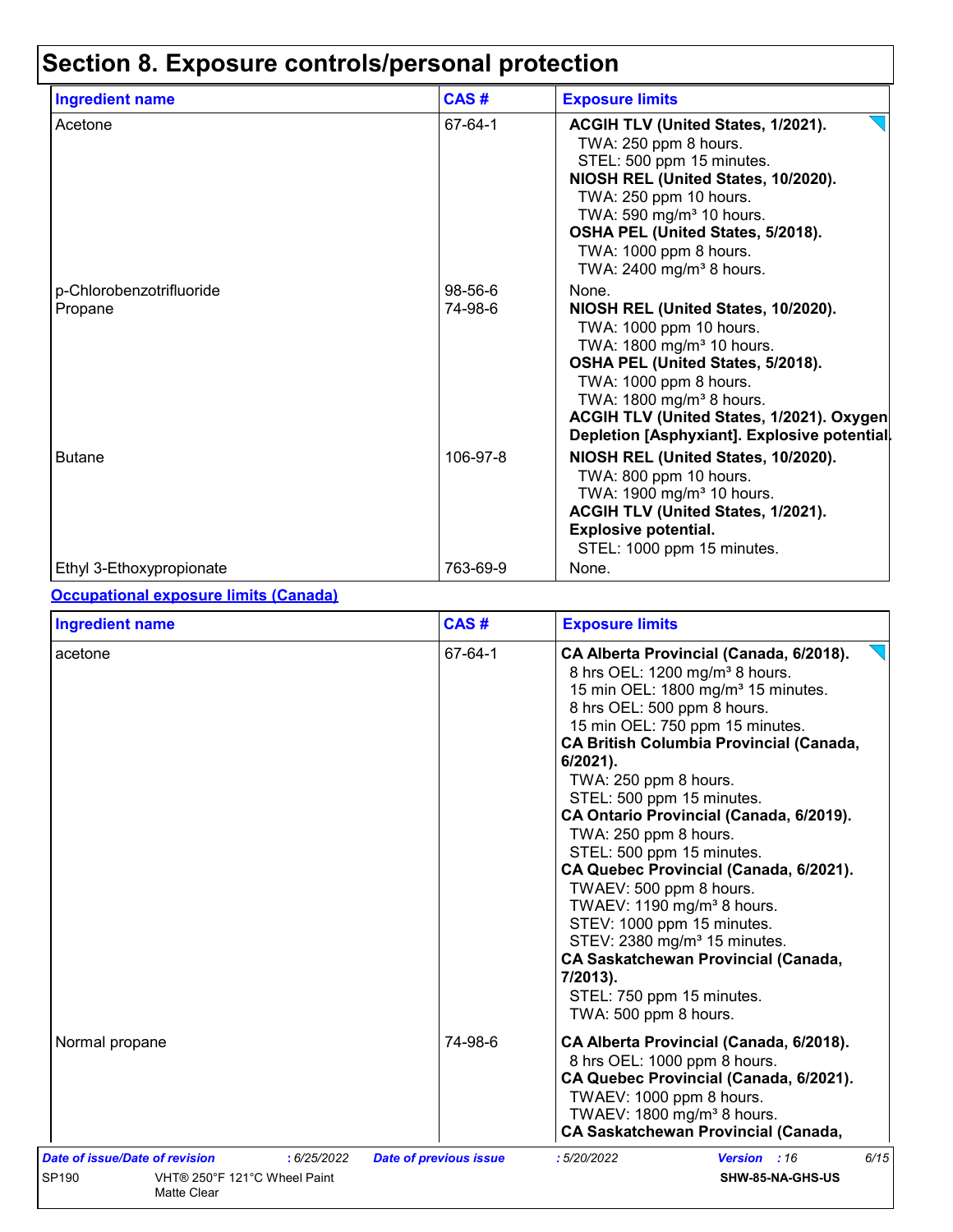# **Section 8. Exposure controls/personal protection**

|               |          | 7/2013).<br>STEL: 1250 ppm 15 minutes.<br>TWA: 1000 ppm 8 hours.<br><b>CA British Columbia Provincial (Canada,</b><br>6/2021). Oxygen Depletion [Asphyxiant].<br><b>Explosive potential.</b><br>CA Ontario Provincial (Canada, 6/2019).<br><b>Oxygen Depletion [Asphyxiant]. Explosive</b><br>potential.                                                                                                                                                                                                                            |
|---------------|----------|-------------------------------------------------------------------------------------------------------------------------------------------------------------------------------------------------------------------------------------------------------------------------------------------------------------------------------------------------------------------------------------------------------------------------------------------------------------------------------------------------------------------------------------|
| <b>Butane</b> | 106-97-8 | CA Alberta Provincial (Canada, 6/2018).<br>8 hrs OEL: 1000 ppm 8 hours.<br>CA Quebec Provincial (Canada, 6/2021).<br>TWAEV: 800 ppm 8 hours.<br>TWAEV: $1900$ mg/m <sup>3</sup> 8 hours.<br><b>CA Saskatchewan Provincial (Canada,</b><br>7/2013).<br>STEL: 1250 ppm 15 minutes.<br>TWA: 1000 ppm 8 hours.<br><b>CA British Columbia Provincial (Canada,</b><br>6/2021). Explosive potential.<br>STEL: 1000 ppm 15 minutes.<br>CA Ontario Provincial (Canada, 6/2019).<br><b>Explosive potential.</b><br>STEL: 1000 ppm 15 minutes. |

#### **Occupational exposure limits (Mexico)**

|               | CAS#     | <b>Exposure limits</b>                                                                    |
|---------------|----------|-------------------------------------------------------------------------------------------|
| Acetone       | 67-64-1  | NOM-010-STPS-2014 (Mexico, 4/2016).<br>TWA: 500 ppm 8 hours.<br>STEL: 750 ppm 15 minutes. |
| Propane       | 74-98-6  | NOM-010-STPS-2014 (Mexico, 4/2016).                                                       |
| <b>Butane</b> | 106-97-8 | TWA: 1000 ppm 8 hours.<br>NOM-010-STPS-2014 (Mexico, 4/2016).<br>TWA: 1000 ppm 8 hours.   |

| <b>Appropriate engineering</b><br><b>controls</b> | : Use only with adequate ventilation. Use process enclosures, local exhaust ventilation or<br>other engineering controls to keep worker exposure to airborne contaminants below any<br>recommended or statutory limits. The engineering controls also need to keep gas,<br>vapor or dust concentrations below any lower explosive limits. Use explosion-proof<br>ventilation equipment.           |
|---------------------------------------------------|---------------------------------------------------------------------------------------------------------------------------------------------------------------------------------------------------------------------------------------------------------------------------------------------------------------------------------------------------------------------------------------------------|
| <b>Environmental exposure</b><br><b>controls</b>  | : Emissions from ventilation or work process equipment should be checked to ensure<br>they comply with the requirements of environmental protection legislation. In some<br>cases, fume scrubbers, filters or engineering modifications to the process equipment<br>will be necessary to reduce emissions to acceptable levels.                                                                   |
| <b>Individual protection measures</b>             |                                                                                                                                                                                                                                                                                                                                                                                                   |
| <b>Hygiene measures</b>                           | : Wash hands, forearms and face thoroughly after handling chemical products, before<br>eating, smoking and using the lavatory and at the end of the working period.<br>Appropriate techniques should be used to remove potentially contaminated clothing.<br>Wash contaminated clothing before reusing. Ensure that eyewash stations and safety<br>showers are close to the workstation location. |

| Date of issue/Date of revision        |  | 6/25/2022 | Date of previous issue | 5/20/2022        | <b>Version</b> : 16 | 7/15 |
|---------------------------------------|--|-----------|------------------------|------------------|---------------------|------|
| SP190<br>VHT® 250°F 121°C Wheel Paint |  |           |                        | SHW-85-NA-GHS-US |                     |      |
| Matte Clear                           |  |           |                        |                  |                     |      |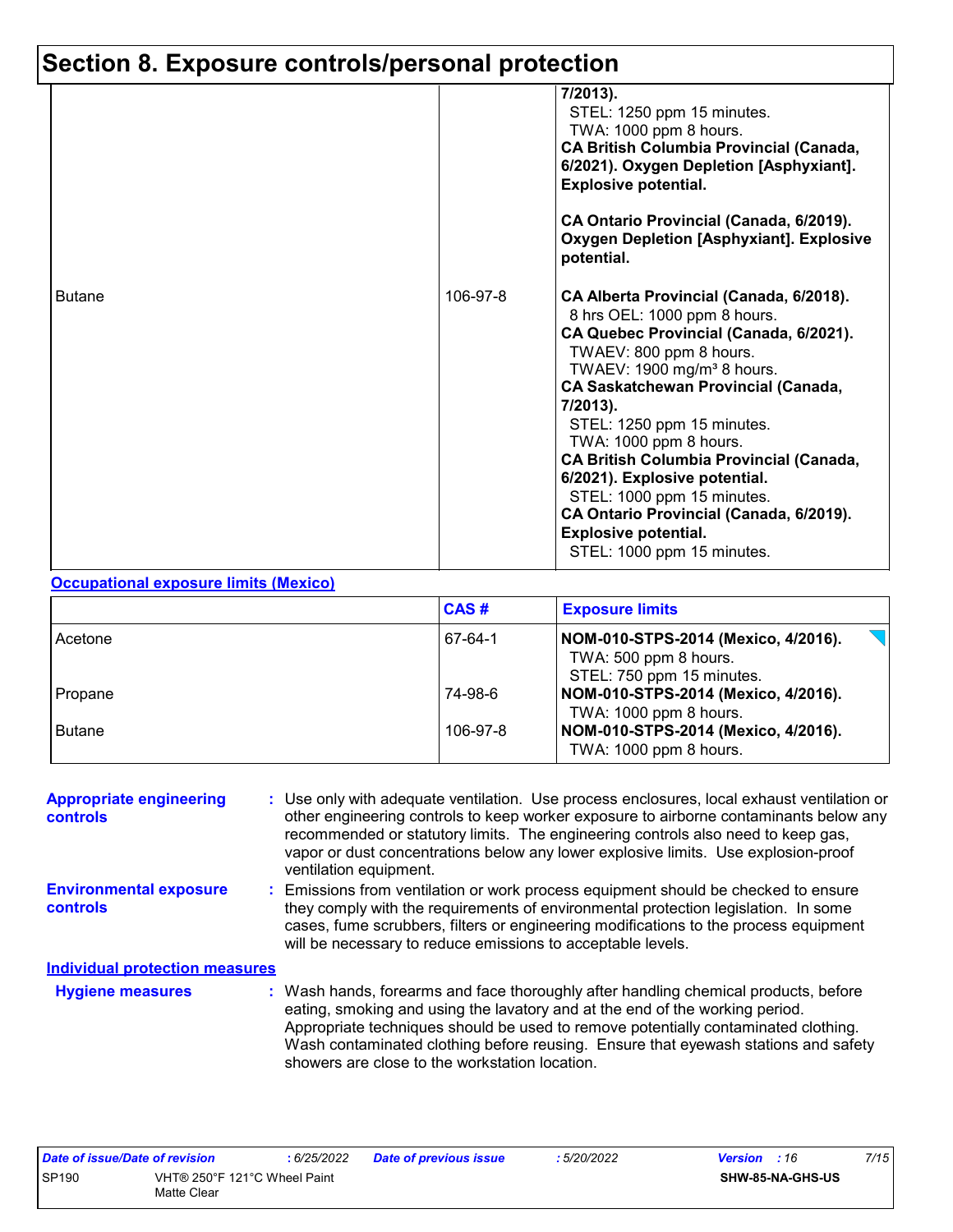# **Section 8. Exposure controls/personal protection**

| <b>Eye/face protection</b>    | : Safety eyewear complying with an approved standard should be used when a risk<br>assessment indicates this is necessary to avoid exposure to liquid splashes, mists,<br>gases or dusts. If contact is possible, the following protection should be worn, unless<br>the assessment indicates a higher degree of protection: chemical splash goggles.                                                                                                                                                                                                                                                                  |
|-------------------------------|------------------------------------------------------------------------------------------------------------------------------------------------------------------------------------------------------------------------------------------------------------------------------------------------------------------------------------------------------------------------------------------------------------------------------------------------------------------------------------------------------------------------------------------------------------------------------------------------------------------------|
| <b>Skin protection</b>        |                                                                                                                                                                                                                                                                                                                                                                                                                                                                                                                                                                                                                        |
| <b>Hand protection</b>        | : Chemical-resistant, impervious gloves complying with an approved standard should be<br>worn at all times when handling chemical products if a risk assessment indicates this is<br>necessary. Considering the parameters specified by the glove manufacturer, check<br>during use that the gloves are still retaining their protective properties. It should be<br>noted that the time to breakthrough for any glove material may be different for different<br>glove manufacturers. In the case of mixtures, consisting of several substances, the<br>protection time of the gloves cannot be accurately estimated. |
| <b>Body protection</b>        | : Personal protective equipment for the body should be selected based on the task being<br>performed and the risks involved and should be approved by a specialist before<br>handling this product. When there is a risk of ignition from static electricity, wear anti-<br>static protective clothing. For the greatest protection from static discharges, clothing<br>should include anti-static overalls, boots and gloves.                                                                                                                                                                                         |
| <b>Other skin protection</b>  | : Appropriate footwear and any additional skin protection measures should be selected<br>based on the task being performed and the risks involved and should be approved by a<br>specialist before handling this product.                                                                                                                                                                                                                                                                                                                                                                                              |
| <b>Respiratory protection</b> | : Based on the hazard and potential for exposure, select a respirator that meets the<br>appropriate standard or certification. Respirators must be used according to a<br>respiratory protection program to ensure proper fitting, training, and other important<br>aspects of use.                                                                                                                                                                                                                                                                                                                                    |

# **Section 9. Physical and chemical properties**

The conditions of measurement of all properties are at standard temperature and pressure unless otherwise indicated.

| <b>Appearance</b>                                                 |                                                                                 |              |                  |      |
|-------------------------------------------------------------------|---------------------------------------------------------------------------------|--------------|------------------|------|
| <b>Physical state</b>                                             | $:$ Liquid.                                                                     |              |                  |      |
| <b>Color</b>                                                      | : Not available.                                                                |              |                  |      |
| Odor                                                              | : Not available.                                                                |              |                  |      |
| <b>Odor threshold</b>                                             | : Not available.                                                                |              |                  |      |
| pH                                                                | : 7                                                                             |              |                  |      |
| <b>Melting point/freezing point</b>                               | : Not available.                                                                |              |                  |      |
| <b>Boiling point, initial boiling</b><br>point, and boiling range | : Not available.                                                                |              |                  |      |
| <b>Flash point</b>                                                | : Closed cup: -29 $^{\circ}$ C (-20.2 $^{\circ}$ F) [Pensky-Martens Closed Cup] |              |                  |      |
| <b>Evaporation rate</b>                                           | $: 5.6$ (butyl acetate = 1)                                                     |              |                  |      |
| <b>Flammability</b>                                               | : Not available.                                                                |              |                  |      |
| Lower and upper explosion<br>limit/flammability limit             | $:$ Lower: $0.9\%$<br>Upper: 12.8%                                              |              |                  |      |
| <b>Vapor pressure</b>                                             | : $101.3$ kPa (760 mm Hg)                                                       |              |                  |      |
| <b>Relative vapor density</b>                                     | : $1.55$ [Air = 1]                                                              |              |                  |      |
| <b>Relative density</b>                                           | : 0.77                                                                          |              |                  |      |
| <b>Solubility</b>                                                 | : Not available.                                                                |              |                  |      |
| <b>Partition coefficient: n-</b><br>octanol/water                 | : Not applicable.                                                               |              |                  |      |
| <b>Auto-ignition temperature</b>                                  | : Not available.                                                                |              |                  |      |
| <b>Decomposition temperature</b>                                  | : Not available.                                                                |              |                  |      |
| <b>Viscosity</b>                                                  | Kinematic (40°C (104°F)): <20.5 mm <sup>2</sup> /s (<20.5 cSt)                  |              |                  |      |
| <b>Date of issue/Date of revision</b>                             | :6/25/2022<br><b>Date of previous issue</b><br>:5/20/2022                       | Version : 16 |                  | 8/15 |
| <b>SP190</b><br>VHT® 250°F 121°C Wheel Paint                      |                                                                                 |              | SHW-85-NA-GHS-US |      |

| VHT® 250°F 121°C Wheel Paint |  |
|------------------------------|--|
| Matte Clear                  |  |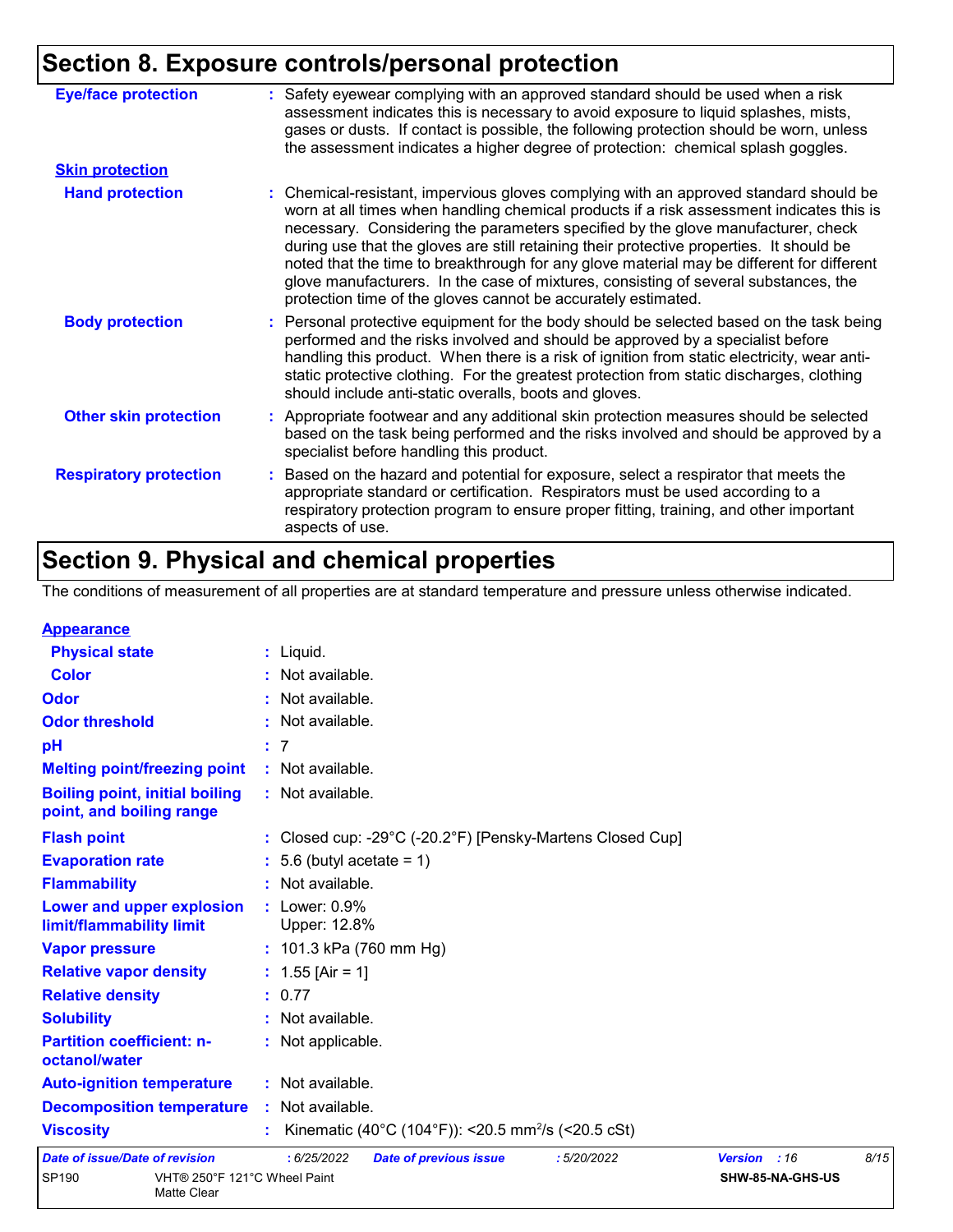### **Section 9. Physical and chemical properties**

| <b>Molecular weight</b>   | : Not applicable. |
|---------------------------|-------------------|
| <b>Aerosol product</b>    |                   |
| <b>Type of aerosol</b>    | $:$ Spray         |
| <b>Heat of combustion</b> | $: 33.194$ kJ/g   |

# **Section 10. Stability and reactivity**

| <b>Hazardous decomposition</b><br>products          | : Under normal conditions of storage and use, hazardous decomposition products should<br>not be produced. |
|-----------------------------------------------------|-----------------------------------------------------------------------------------------------------------|
| <b>Incompatible materials</b>                       | : No specific data.                                                                                       |
| <b>Conditions to avoid</b>                          | : Avoid all possible sources of ignition (spark or flame).                                                |
| <b>Possibility of hazardous</b><br><b>reactions</b> | : Under normal conditions of storage and use, hazardous reactions will not occur.                         |
| <b>Chemical stability</b>                           | : The product is stable.                                                                                  |
| <b>Reactivity</b>                                   | : No specific test data related to reactivity available for this product or its ingredients.              |

# **Section 11. Toxicological information**

#### **Information on toxicological effects**

#### **Acute toxicity**

| <b>Product/ingredient name</b> | <b>Result</b>                | <b>Species</b> | <b>Dose</b>              | <b>Exposure</b> |
|--------------------------------|------------------------------|----------------|--------------------------|-----------------|
| Acetone                        | LD50 Oral                    | Rat            | $ 5800 \text{ mg/kg} $   |                 |
| p-Chlorobenzotrifluoride       | LD50 Oral                    | Rat            | $13$ g/kg                |                 |
| l Butane                       | <b>LC50 Inhalation Vapor</b> | Rat            | 658000 mg/m <sup>3</sup> | 4 hours         |
| Ethyl 3-Ethoxypropionate       | ILD50 Oral                   | Rat            | $3200$ mg/kg             |                 |

#### **Irritation/Corrosion**

| <b>Product/ingredient name</b>  | <b>Result</b>            | <b>Species</b> | <b>Score</b> | <b>Exposure</b>    | <b>Observation</b> |  |
|---------------------------------|--------------------------|----------------|--------------|--------------------|--------------------|--|
| Acetone                         | Eyes - Mild irritant     | Human          |              | 186300 ppm         |                    |  |
|                                 | Eyes - Mild irritant     | Rabbit         |              | $10$ uL            |                    |  |
|                                 | Eyes - Moderate irritant | Rabbit         |              | 24 hours 20        | ٠                  |  |
|                                 |                          |                |              | mg                 |                    |  |
|                                 | Eyes - Severe irritant   | Rabbit         |              | $20 \,\mathrm{mg}$ |                    |  |
|                                 | Skin - Mild irritant     | Rabbit         |              | 24 hours 500       |                    |  |
|                                 |                          |                |              | mg                 |                    |  |
|                                 | Skin - Mild irritant     | Rabbit         |              | 395 mg             |                    |  |
| <b>Ethyl 3-Ethoxypropionate</b> | Skin - Mild irritant     | Rabbit         |              | 24 hours 500       |                    |  |
|                                 |                          |                |              | mg                 |                    |  |

#### **Sensitization**

Not available.

#### **Mutagenicity**

Not available.

#### **Carcinogenicity**

Not available.

#### **Classification**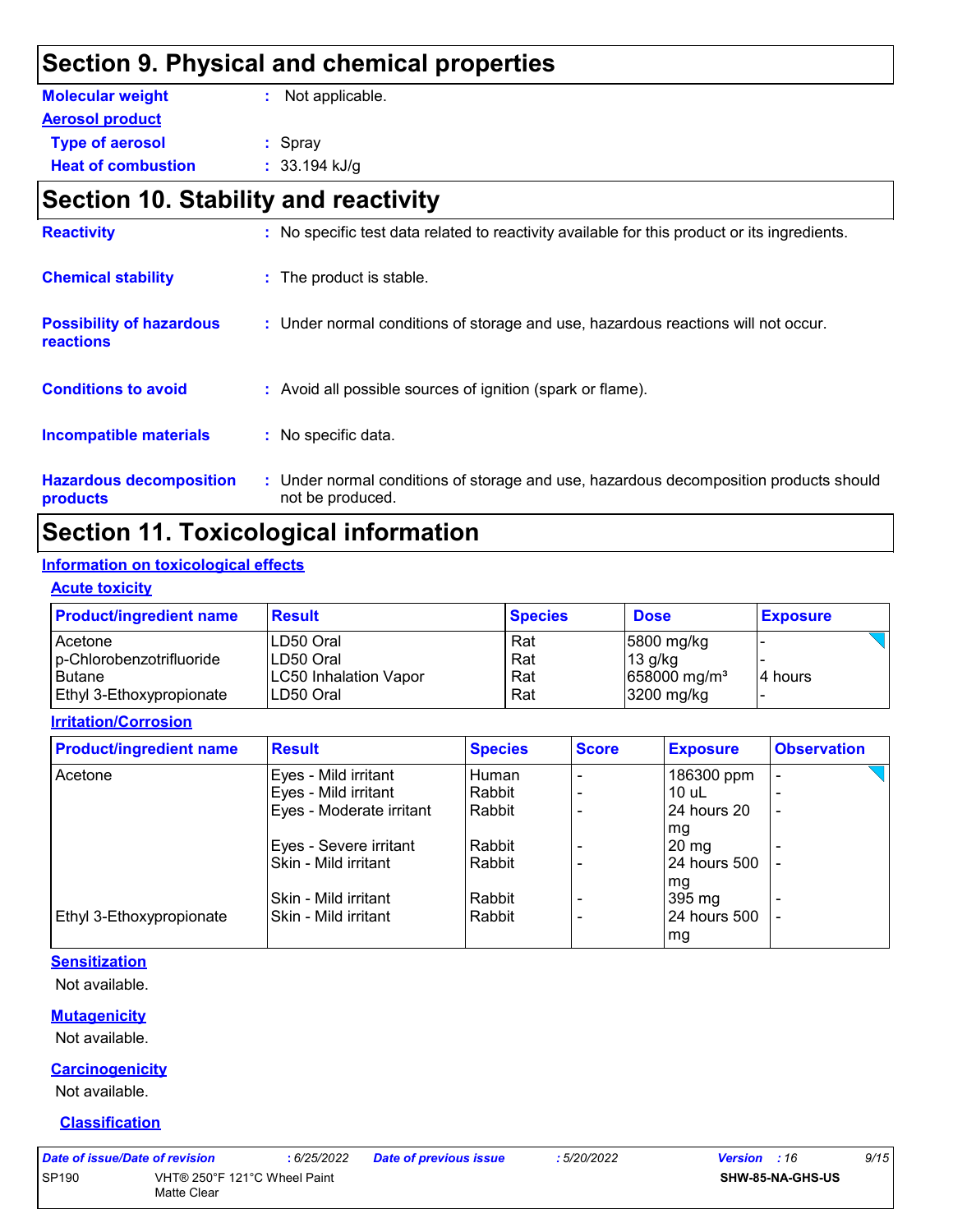# **Section 11. Toxicological information**

|                                | $\sim$      |             |            |
|--------------------------------|-------------|-------------|------------|
| <b>Product/ingredient name</b> | <b>OSHA</b> | <b>IARC</b> | <b>NTP</b> |
| p-Chlorobenzotrifluoride       |             | 2B          |            |

#### **Reproductive toxicity**

Not available.

#### **Teratogenicity**

Not available.

#### **Specific target organ toxicity (single exposure)**

| <b>Name</b>              | <b>Category</b> | <b>Route of</b><br>exposure | <b>Target organs</b>                    |
|--------------------------|-----------------|-----------------------------|-----------------------------------------|
| Acetone                  | Category 3      |                             | Respiratory tract<br>irritation         |
|                          | Category 3      |                             | l Narcotic effects                      |
| p-Chlorobenzotrifluoride | Category 3      |                             | Respiratory tract<br><b>lirritation</b> |
| Propane                  | Category 3      |                             | Respiratory tract<br><b>irritation</b>  |
|                          | Category 3      |                             | l Narcotic effects                      |
| Butane                   | Category 3      |                             | Respiratory tract<br><b>lirritation</b> |
|                          | Category 3      |                             | Narcotic effects                        |

#### **Specific target organ toxicity (repeated exposure)**

| <b>Name</b> | <b>Category</b> | <b>Route of</b><br>exposure | <b>Target organs</b> |
|-------------|-----------------|-----------------------------|----------------------|
| Acetone     | Category 2      |                             |                      |
| Propane     | Category 2      |                             |                      |
| Butane      | Category 2      |                             |                      |

#### **Aspiration hazard**

| <b>Name</b>   | Result                                    |
|---------------|-------------------------------------------|
| I Propane     | ASPIRATION HAZARD - Category <sup>1</sup> |
| <b>Butane</b> | ASPIRATION HAZARD - Category 1            |

| Information on the likely<br>routes of exposure | : Not available.                                                                                                             |  |
|-------------------------------------------------|------------------------------------------------------------------------------------------------------------------------------|--|
| <b>Potential acute health effects</b>           |                                                                                                                              |  |
| Eye contact                                     | : Causes serious eye irritation.                                                                                             |  |
| <b>Inhalation</b>                               | : Can cause central nervous system (CNS) depression. May cause drowsiness or<br>dizziness. May cause respiratory irritation. |  |
| <b>Skin contact</b>                             | : Causes skin irritation.                                                                                                    |  |
| <b>Ingestion</b>                                | : Can cause central nervous system (CNS) depression. May be fatal if swallowed and<br>enters airways.                        |  |
|                                                 |                                                                                                                              |  |

|             | Symptoms related to the physical, chemical and toxicological characteristics               |
|-------------|--------------------------------------------------------------------------------------------|
| Eye contact | : Adverse symptoms may include the following:<br>pain or irritation<br>watering<br>redness |

| Date of issue/Date of revision |                                             | : 6/25/2022 | <b>Date of previous issue</b> | 5/20/2022 | <b>Version</b> : 16 |                         | 10/15 |
|--------------------------------|---------------------------------------------|-------------|-------------------------------|-----------|---------------------|-------------------------|-------|
| <b>SP190</b>                   | VHT® 250°F 121°C Wheel Paint<br>Matte Clear |             |                               |           |                     | <b>SHW-85-NA-GHS-US</b> |       |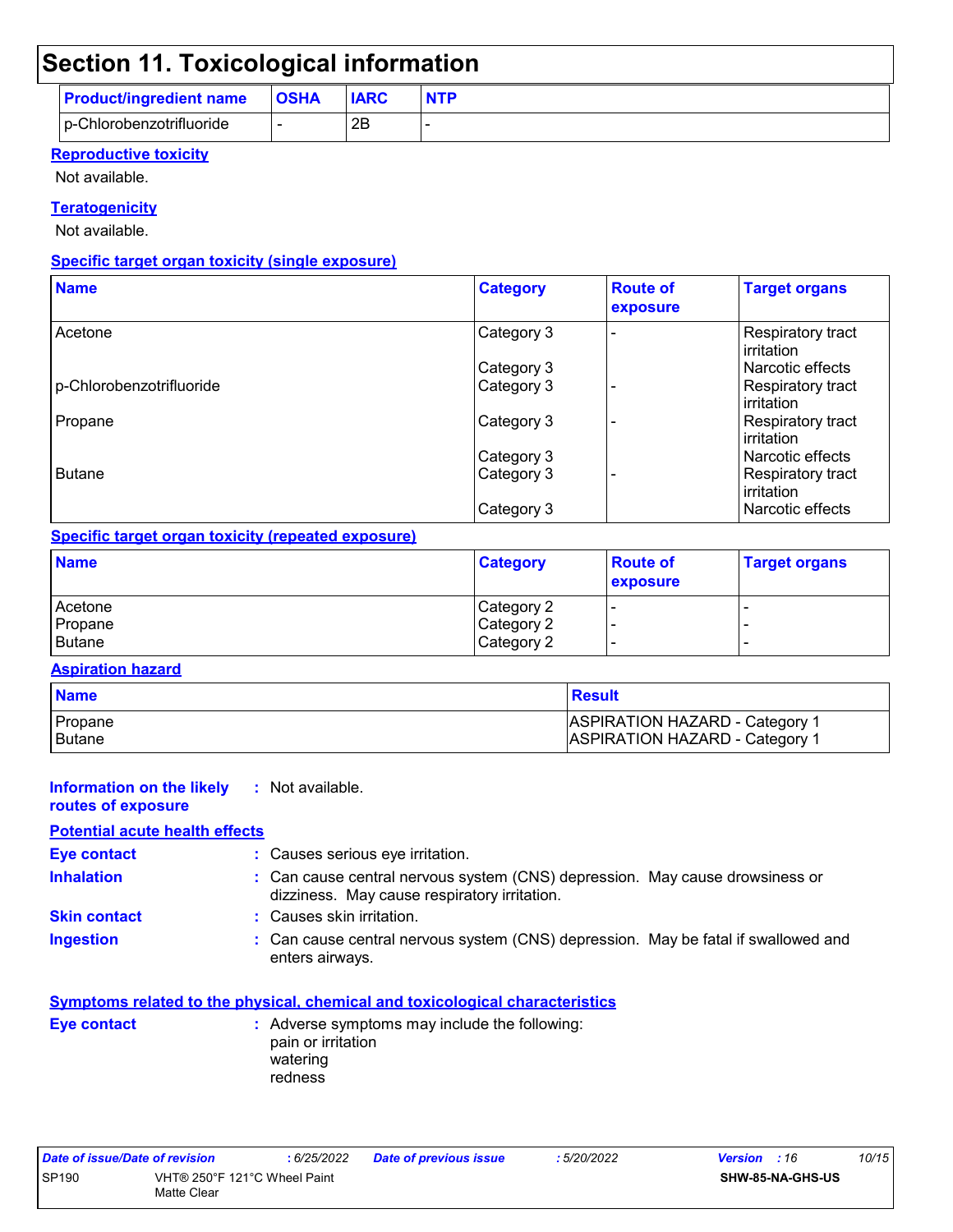# **Section 11. Toxicological information**

| <b>Inhalation</b>                       | : Adverse symptoms may include the following:<br>respiratory tract irritation<br>coughing<br>nausea or vomiting<br>headache<br>drowsiness/fatigue<br>dizziness/vertigo<br>unconsciousness |
|-----------------------------------------|-------------------------------------------------------------------------------------------------------------------------------------------------------------------------------------------|
| <b>Skin contact</b>                     | : Adverse symptoms may include the following:<br>irritation<br>redness                                                                                                                    |
| <b>Ingestion</b>                        | : Adverse symptoms may include the following:<br>nausea or vomiting                                                                                                                       |
|                                         | Delayed and immediate effects and also chronic effects from short and long term exposure                                                                                                  |
| <b>Short term exposure</b>              |                                                                                                                                                                                           |
| <b>Potential immediate</b><br>effects   | : Not available.                                                                                                                                                                          |
| <b>Potential delayed effects</b>        | $:$ Not available.                                                                                                                                                                        |
| <b>Long term exposure</b>               |                                                                                                                                                                                           |
| <b>Potential immediate</b><br>effects   | : Not available.                                                                                                                                                                          |
| <b>Potential delayed effects</b>        | : Not available.                                                                                                                                                                          |
| <b>Potential chronic health effects</b> |                                                                                                                                                                                           |
| Not available.                          |                                                                                                                                                                                           |

| <b>General</b>               | : May cause damage to organs through prolonged or repeated exposure.                        |  |
|------------------------------|---------------------------------------------------------------------------------------------|--|
| <b>Carcinogenicity</b>       | : Suspected of causing cancer. Risk of cancer depends on duration and level of<br>exposure. |  |
| <b>Mutagenicity</b>          | : No known significant effects or critical hazards.                                         |  |
| <b>Teratogenicity</b>        | : No known significant effects or critical hazards.                                         |  |
| <b>Developmental effects</b> | : No known significant effects or critical hazards.                                         |  |
| <b>Fertility effects</b>     | : No known significant effects or critical hazards.                                         |  |

#### **Numerical measures of toxicity**

| <b>Acute toxicity estimates</b> |                  |  |
|---------------------------------|------------------|--|
| <b>Route</b>                    | <b>ATE value</b> |  |
| Oral                            | 85791.62 mg/kg   |  |

# **Section 12. Ecological information**

**Toxicity**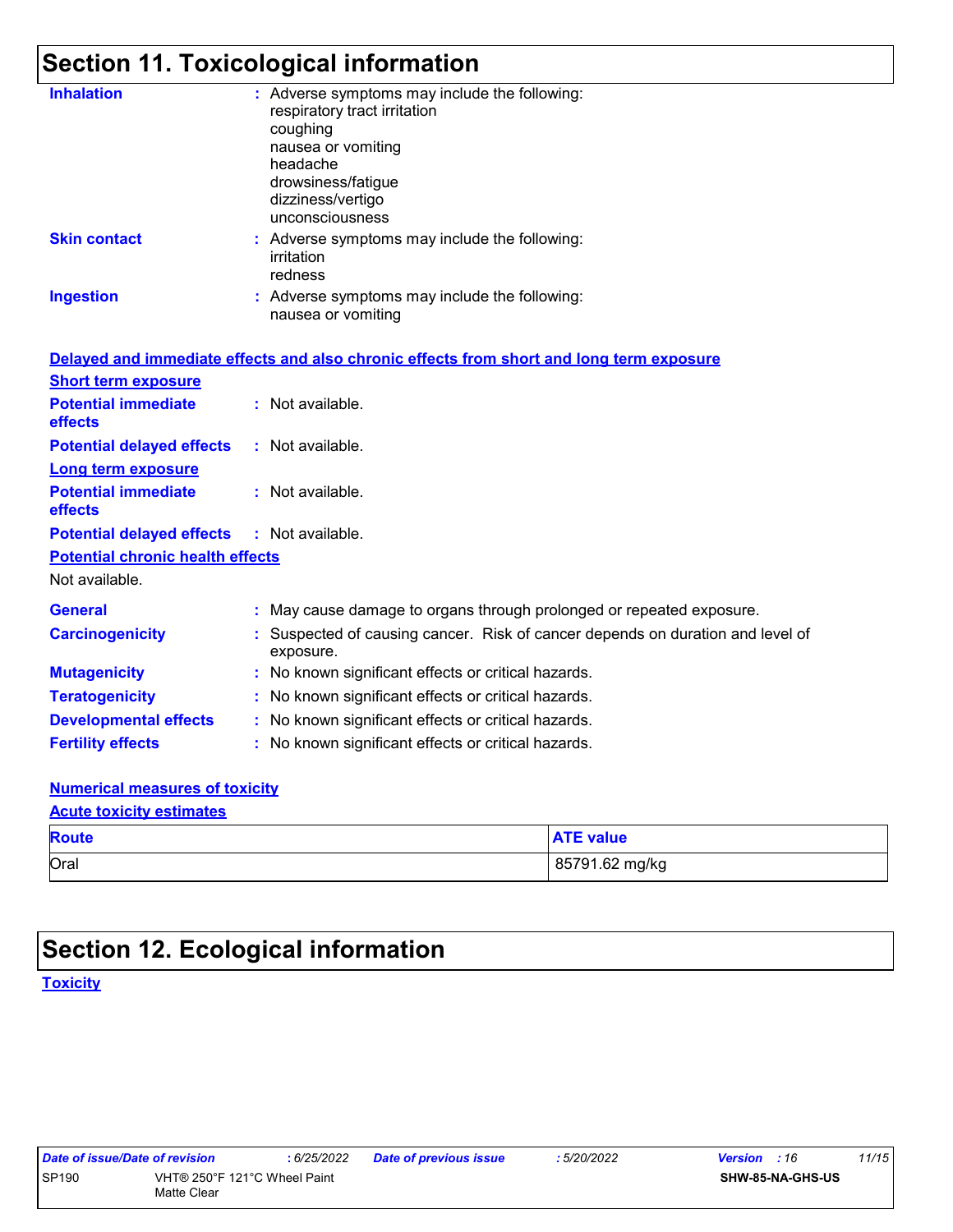# **Section 12. Ecological information**

| <b>Product/ingredient name</b> | <b>Result</b>                        | <b>Species</b>                             | <b>Exposure</b> |
|--------------------------------|--------------------------------------|--------------------------------------------|-----------------|
| Acetone                        | Acute EC50 7200000 µg/l Fresh water  | Algae - Selenastrum sp.                    | 96 hours        |
|                                | Acute LC50 4.42589 ml/L Marine water | Crustaceans - Acartia tonsa -<br>Copepodid | 48 hours        |
|                                | Acute LC50 7460000 µg/l Fresh water  | Daphnia - Daphnia cucullata                | 48 hours        |
|                                | Acute LC50 5600 ppm Fresh water      | Fish - Poecilia reticulata                 | 96 hours        |
|                                | Chronic NOEC 4.95 mg/l Marine water  | Algae - Ulva pertusa                       | 96 hours        |
|                                | Chronic NOEC 0.016 ml/L Fresh water  | Crustaceans - Daphniidae                   | 21 days         |
|                                | Chronic NOEC 0.1 ml/L Fresh water    | Daphnia - Daphnia magna -<br>Neonate       | 21 days         |
|                                | Chronic NOEC 5 µg/l Marine water     | Fish - Gasterosteus aculeatus -<br>Larvae  | 42 days         |

#### **Persistence and degradability**

| <b>Product/ingredient name</b> | <b>Aquatic half-life</b> | <b>Photolysis</b> | Biodegradability |  |
|--------------------------------|--------------------------|-------------------|------------------|--|
| Acetone                        |                          |                   | Readily          |  |

#### **Bioaccumulative potential**

Not available.

#### **Mobility in soil**

| <b>Soil/water partition</b> | : Not available. |
|-----------------------------|------------------|
| <b>coefficient (Koc)</b>    |                  |

#### **Other adverse effects :** No known significant effects or critical hazards.

### **Section 13. Disposal considerations**

The generation of waste should be avoided or minimized wherever possible. Disposal of this product, solutions and any by-products should at all times comply with the requirements of environmental protection and waste disposal legislation and any regional local authority requirements. Dispose of surplus and non-recyclable products via a licensed waste disposal contractor. Waste should not be disposed of untreated to the sewer unless fully compliant with the requirements of all authorities with jurisdiction. Waste packaging should be recycled. Incineration or landfill should only be considered when recycling is not feasible. This material and its container must be disposed of in a safe way. Empty containers or liners may retain some product residues. Do not puncture or incinerate container. **Disposal methods :**

### **Section 14. Transport information**

|                                                | <b>DOT</b><br><b>Classification</b>                              | <b>TDG</b><br><b>Classification</b> | <b>Mexico</b><br><b>Classification</b> | <b>IATA</b>            | <b>IMDG</b>                                        |
|------------------------------------------------|------------------------------------------------------------------|-------------------------------------|----------------------------------------|------------------------|----------------------------------------------------|
| <b>UN number</b>                               | <b>UN1950</b>                                                    | <b>UN1950</b>                       | <b>UN1950</b>                          | <b>UN1950</b>          | <b>UN1950</b>                                      |
| <b>UN proper</b><br>shipping name              | <b>AEROSOLS</b>                                                  | <b>AEROSOLS</b>                     | <b>AEROSOLS</b>                        | AEROSOLS,<br>flammable | <b>AEROSOLS</b>                                    |
| <b>Transport</b><br>hazard class(es)           | 2.1<br>AMMABLE GAL                                               | 2.1                                 | 2.1                                    | 2.1                    | 2.1                                                |
| <b>Date of issue/Date of revision</b><br>SP190 | :6/25/2022<br>VHT® 250°F 121°C Wheel Paint<br><b>Matte Clear</b> | <b>Date of previous issue</b>       | :5/20/2022                             |                        | 12/15<br><b>Version</b><br>:16<br>SHW-85-NA-GHS-US |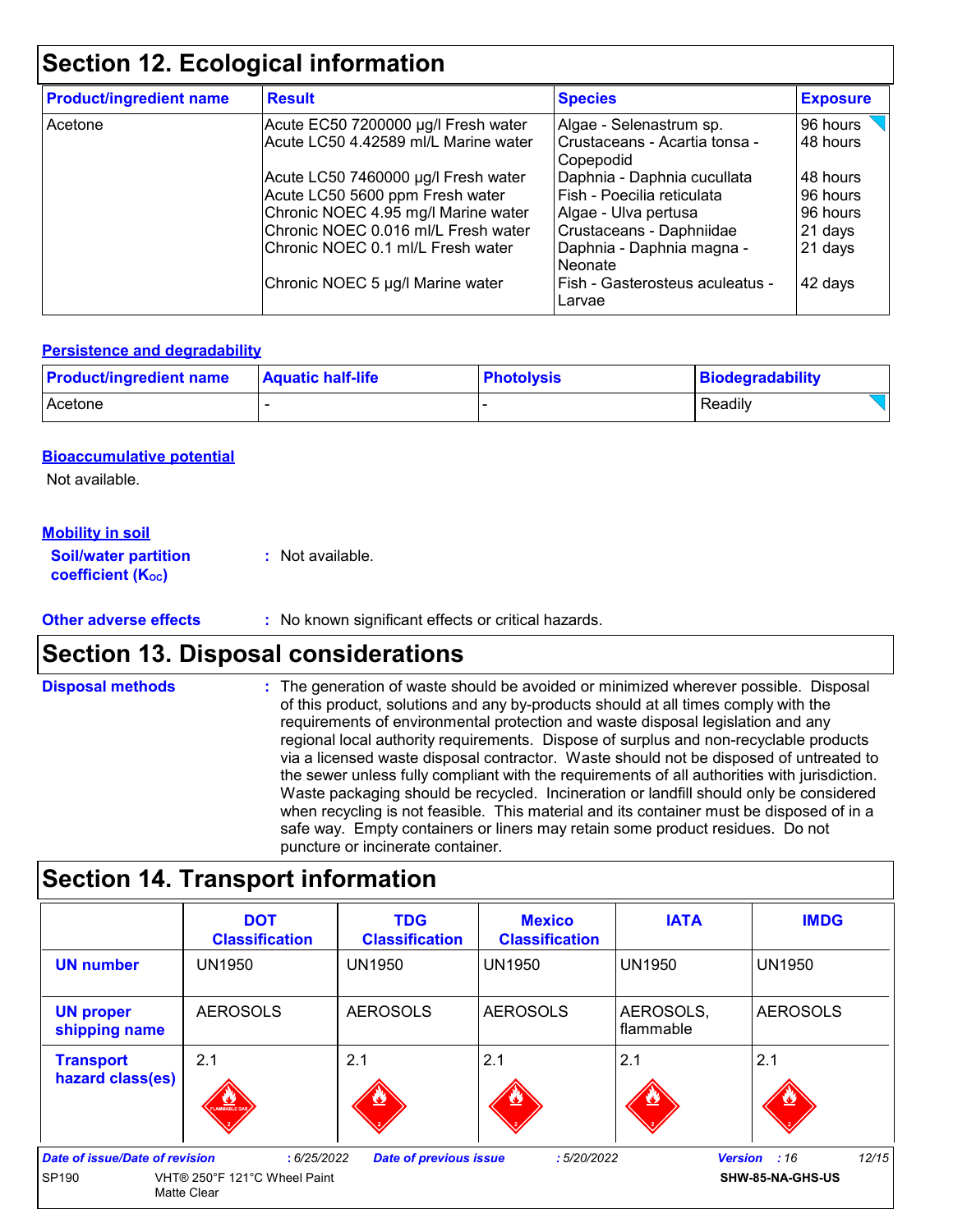### **Section 14. Transport information**

| <b>Packing group</b>                    |                                                                                                                 |                                                                                                                                                                                                                                                                        |                                                                                                                 |                                                                                                                 |                                                                                                                 |
|-----------------------------------------|-----------------------------------------------------------------------------------------------------------------|------------------------------------------------------------------------------------------------------------------------------------------------------------------------------------------------------------------------------------------------------------------------|-----------------------------------------------------------------------------------------------------------------|-----------------------------------------------------------------------------------------------------------------|-----------------------------------------------------------------------------------------------------------------|
| <b>Environmental</b><br><b>hazards</b>  | No.                                                                                                             | No.                                                                                                                                                                                                                                                                    | No.                                                                                                             | No.                                                                                                             | No.                                                                                                             |
| <b>Additional</b><br><i>information</i> | Dependent upon<br>container size, this<br>product may ship under<br>the Limited Quantity<br>shipping exception. | Product classified<br>as per the<br>following sections<br>of the<br>Transportation of<br>Dangerous Goods<br>Regulations:<br>2.13-2.17 (Class<br>2).<br>Dependent upon<br>container size, this<br>product may ship under<br>the Limited Quantity<br>shipping exception. | Dependent upon<br>container size, this<br>product may ship under<br>the Limited Quantity<br>shipping exception. | Dependent upon<br>container size, this<br>product may ship under<br>the Limited Quantity<br>shipping exception. | Dependent upon<br>container size, this<br>product may ship under<br>the Limited Quantity<br>shipping exception. |

**Special precautions for user :** Multi-modal shipping descriptions are provided for informational purposes and do not consider container sizes. The presence of a shipping description for a particular mode of transport (sea, air, etc.), does not indicate that the product is packaged suitably for that mode of transport. All packaging must be reviewed for suitability prior to shipment, and compliance with the applicable regulations is the sole responsibility of the person offering the product for transport. People loading and unloading dangerous goods must be trained on all of the risks deriving from the substances and on all actions in case of emergency situations.

**Transport in bulk according :** Not available. **to IMO instruments**

> : Not available. **Proper shipping name :**

## **Section 15. Regulatory information**

#### **SARA 313**

SARA 313 (40 CFR 372.45) supplier notification can be found on the Environmental Data Sheet.

#### **California Prop. 65**

WARNING: This product contains chemicals known to the State of California to cause cancer and birth defects or other reproductive harm.

#### **International regulations**

| <b>International lists</b> | : Australia inventory (AIIC): Not determined.                |
|----------------------------|--------------------------------------------------------------|
|                            | China inventory (IECSC): Not determined.                     |
|                            | Japan inventory (CSCL): Not determined.                      |
|                            | Japan inventory (ISHL): Not determined.                      |
|                            | Korea inventory (KECI): Not determined.                      |
|                            | New Zealand Inventory of Chemicals (NZIoC): Not determined.  |
|                            | Philippines inventory (PICCS): Not determined.               |
|                            | Taiwan Chemical Substances Inventory (TCSI): Not determined. |
|                            | Thailand inventory: Not determined.                          |
|                            | Turkey inventory: Not determined.                            |
|                            | Vietnam inventory: Not determined.                           |
|                            |                                                              |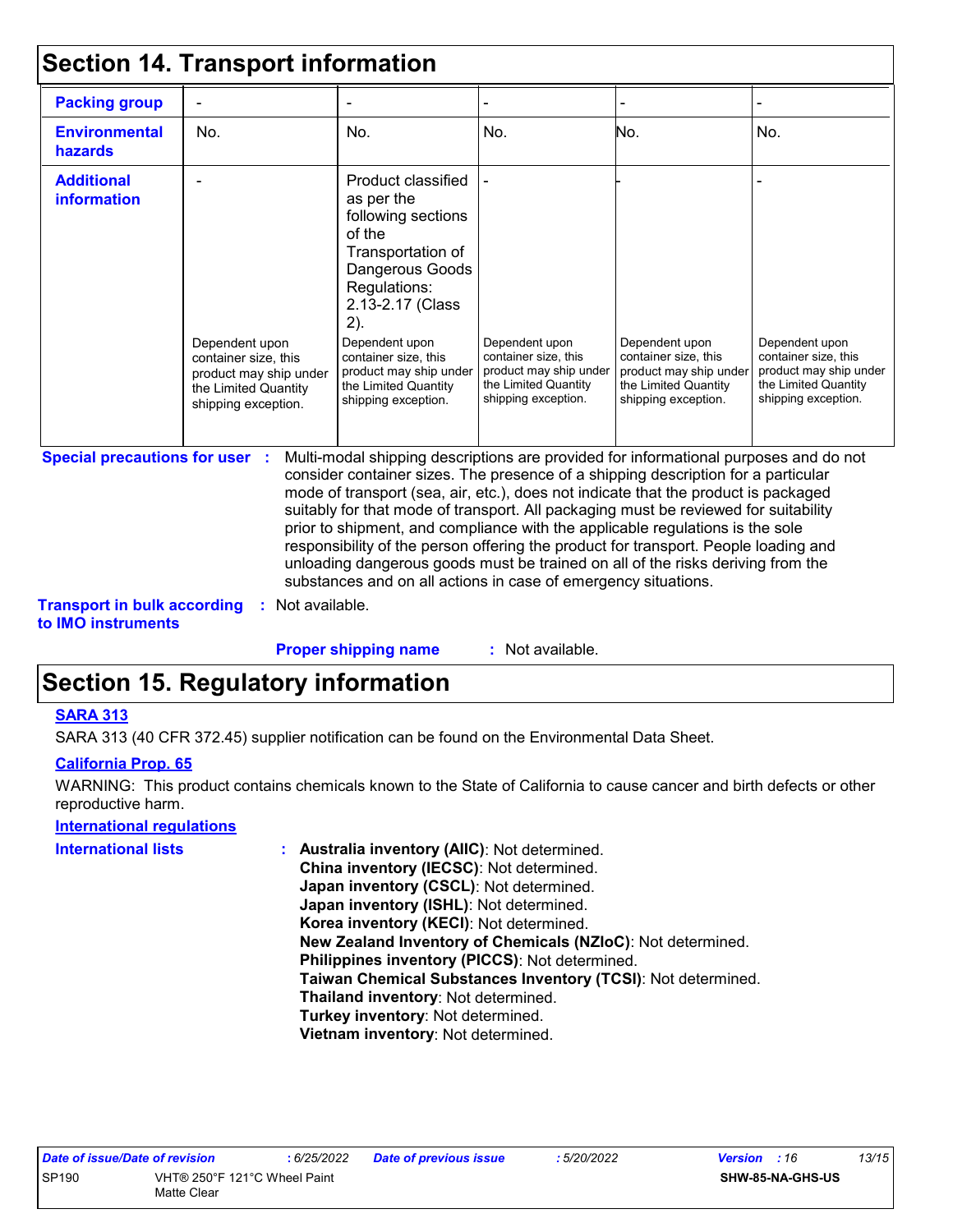### **Section 16. Other information**

**Hazardous Material Information System (U.S.A.)**



**The customer is responsible for determining the PPE code for this material. For more information on HMIS® Personal Protective Equipment (PPE) codes, consult the HMIS® Implementation Manual.**

**Caution: HMIS® ratings are based on a 0-4 rating scale, with 0 representing minimal hazards or risks, and 4 representing significant hazards or risks. Although HMIS® ratings and the associated label are not required on SDSs or products leaving a facility under 29 CFR 1910.1200, the preparer may choose to provide them. HMIS® ratings are to be used with a fully implemented HMIS® program. HMIS® is a registered trademark and service mark of the American Coatings Association, Inc.**

**Procedure used to derive the classification**

| <b>Classification</b>                                                 | <b>Justification</b>  |
|-----------------------------------------------------------------------|-----------------------|
| FLAMMABLE AEROSOLS - Category 1                                       | On basis of test data |
| GASES UNDER PRESSURE - Compressed gas                                 | Calculation method    |
| SKIN CORROSION/IRRITATION - Category 2                                | Calculation method    |
| SERIOUS EYE DAMAGE/ EYE IRRITATION - Category 2A                      | Calculation method    |
| CARCINOGENICITY - Category 2                                          | Calculation method    |
| SPECIFIC TARGET ORGAN TOXICITY (SINGLE EXPOSURE) (Respiratory tract   | Calculation method    |
| irritation) - Category 3                                              |                       |
| SPECIFIC TARGET ORGAN TOXICITY (SINGLE EXPOSURE) (Narcotic effects) - | Calculation method    |
| Category 3                                                            |                       |
| SPECIFIC TARGET ORGAN TOXICITY (REPEATED EXPOSURE) - Category 2       | Calculation method    |
| <b>ASPIRATION HAZARD - Category 1</b>                                 | Calculation method    |

| <b>History</b> |
|----------------|
|----------------|

| . <del>.</del> <b>.</b>           |                                                                                                                                                                                                                                                                                                                                                                                                                                                                                                                                                                                                                       |
|-----------------------------------|-----------------------------------------------------------------------------------------------------------------------------------------------------------------------------------------------------------------------------------------------------------------------------------------------------------------------------------------------------------------------------------------------------------------------------------------------------------------------------------------------------------------------------------------------------------------------------------------------------------------------|
| Date of printing                  | : 6/25/2022                                                                                                                                                                                                                                                                                                                                                                                                                                                                                                                                                                                                           |
| Date of issue/Date of<br>revision | : 6/25/2022                                                                                                                                                                                                                                                                                                                                                                                                                                                                                                                                                                                                           |
| Date of previous issue            | : 5/20/2022                                                                                                                                                                                                                                                                                                                                                                                                                                                                                                                                                                                                           |
| <b>Version</b>                    | : 16                                                                                                                                                                                                                                                                                                                                                                                                                                                                                                                                                                                                                  |
| <b>Key to abbreviations</b>       | $\therefore$ ATE = Acute Toxicity Estimate<br>BCF = Bioconcentration Factor<br>GHS = Globally Harmonized System of Classification and Labelling of Chemicals<br>IATA = International Air Transport Association<br>IBC = Intermediate Bulk Container<br><b>IMDG = International Maritime Dangerous Goods</b><br>LogPow = logarithm of the octanol/water partition coefficient<br>MARPOL = International Convention for the Prevention of Pollution From Ships, 1973<br>as modified by the Protocol of 1978. ("Marpol" = marine pollution)<br>$N/A = Not available$<br>SGG = Segregation Group<br>$UN = United Nations$ |

**Indicates information that has changed from previously issued version.**

$$
: 5/20/2022
$$